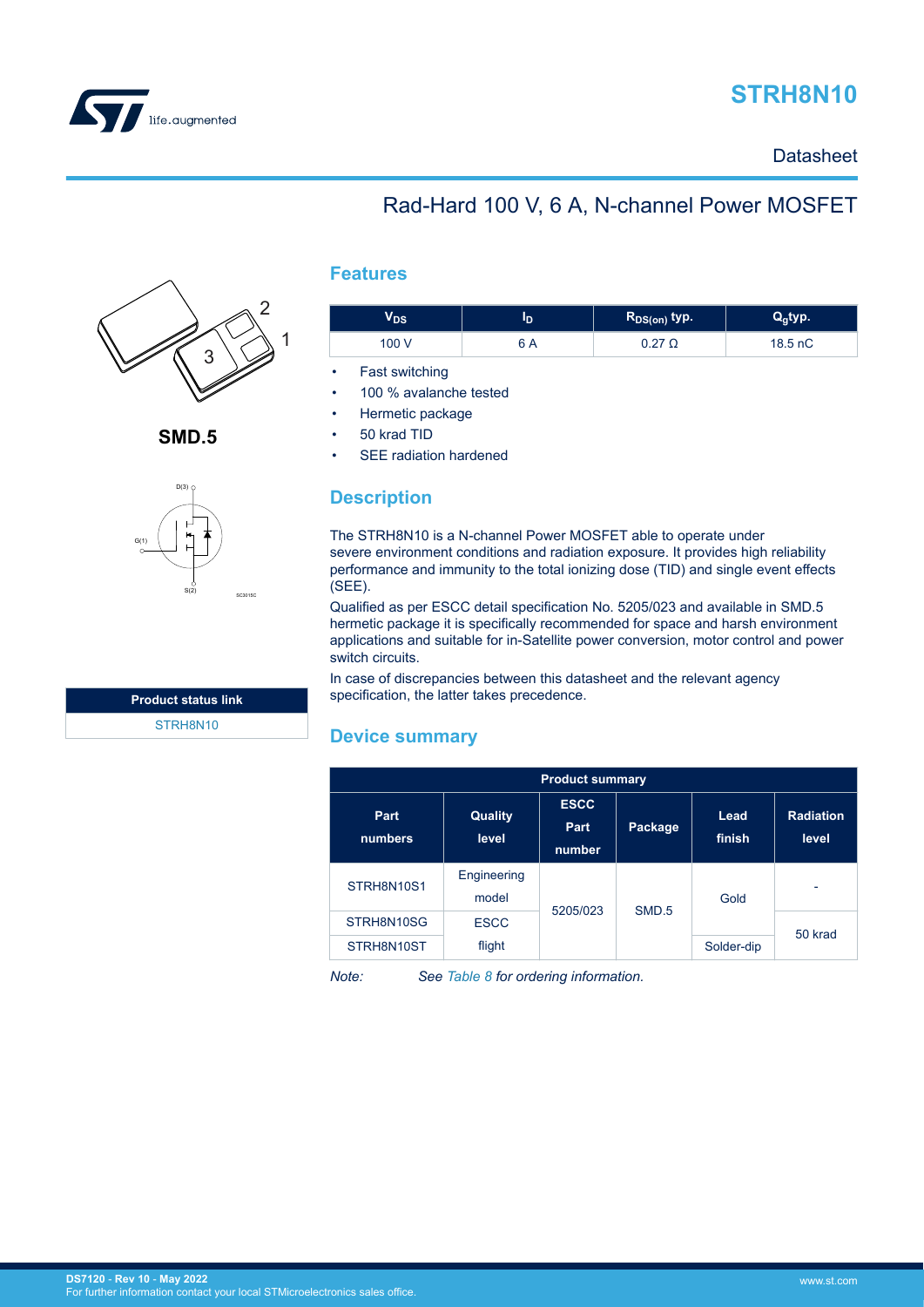

# **1 Electrical ratings**

|  | Table 1. Absolute maximum ratings |  |
|--|-----------------------------------|--|
|  |                                   |  |

| <b>Symbol</b>                  | <b>Parameter</b>                                 | <b>Value</b> | <b>Unit</b> |
|--------------------------------|--------------------------------------------------|--------------|-------------|
| $V_{DS}^{(1)}$                 | Drain-source voltage ( $V_{GS}$ = 0)             | 100          | $\vee$      |
| $V$ <sub>GS</sub> $(2)$        | Gate-source voltage                              | ±20          | $\vee$      |
| $I_D^{(3)}$                    | Drain current (continuous)                       | 6            | A           |
| $I_{\text{D}}$                 | Drain current (continuous) at $T_{amb}$ = 100 °C | 4.1          | A           |
| I <sub>DM</sub> <sup>(4)</sup> | Drain current (pulsed)                           | 24           | A           |
| P <sub>TOT</sub>               | Total dissipation at $T_C = 25 °C$               | 62.5         | W           |
| P <sub>TOT</sub>               | Total dissipation at $T_a = 25$ °C               | 2.4          | W           |
| $dv/dt^{(5)}$                  | Peak diode recovery voltage slope                | 6.4          | V/ns        |
| $T_{op}$                       | Operating temperature range                      | $-55$ to 150 | $^{\circ}C$ |
| $T_{\rm i}$                    | Max. operating junction temperature range        | 150          | $^{\circ}C$ |

*1.* This rating is guaranteed at *T*<sub>J</sub> ≥ 25 °C (see [Figure 9. Normalized V](#page-7-0)<sub>(BR)DSS</sub> vs temperature ).

*2. This value is guaranteed over the full range of temperature.*

*3. Rated according to the Rthj-case + Rthc-s.*

*4. Pulse width limited by safe operating area.*

*5. ISD ≤ 6 A, di/dt ≤ 1060 A/μs, VDD = 80 %V(BR)DSS*

#### **Table 2. Thermal data**

| <b>Symbol</b> | <b>Parameter</b>                        | Value | Unit |
|---------------|-----------------------------------------|-------|------|
| $R_{thJC}$    | Thermal resistance, junction-to-case    |       | °C/W |
| $R_{thJA}$    | Thermal resistance, junction-to-ambient | 52    | °C/W |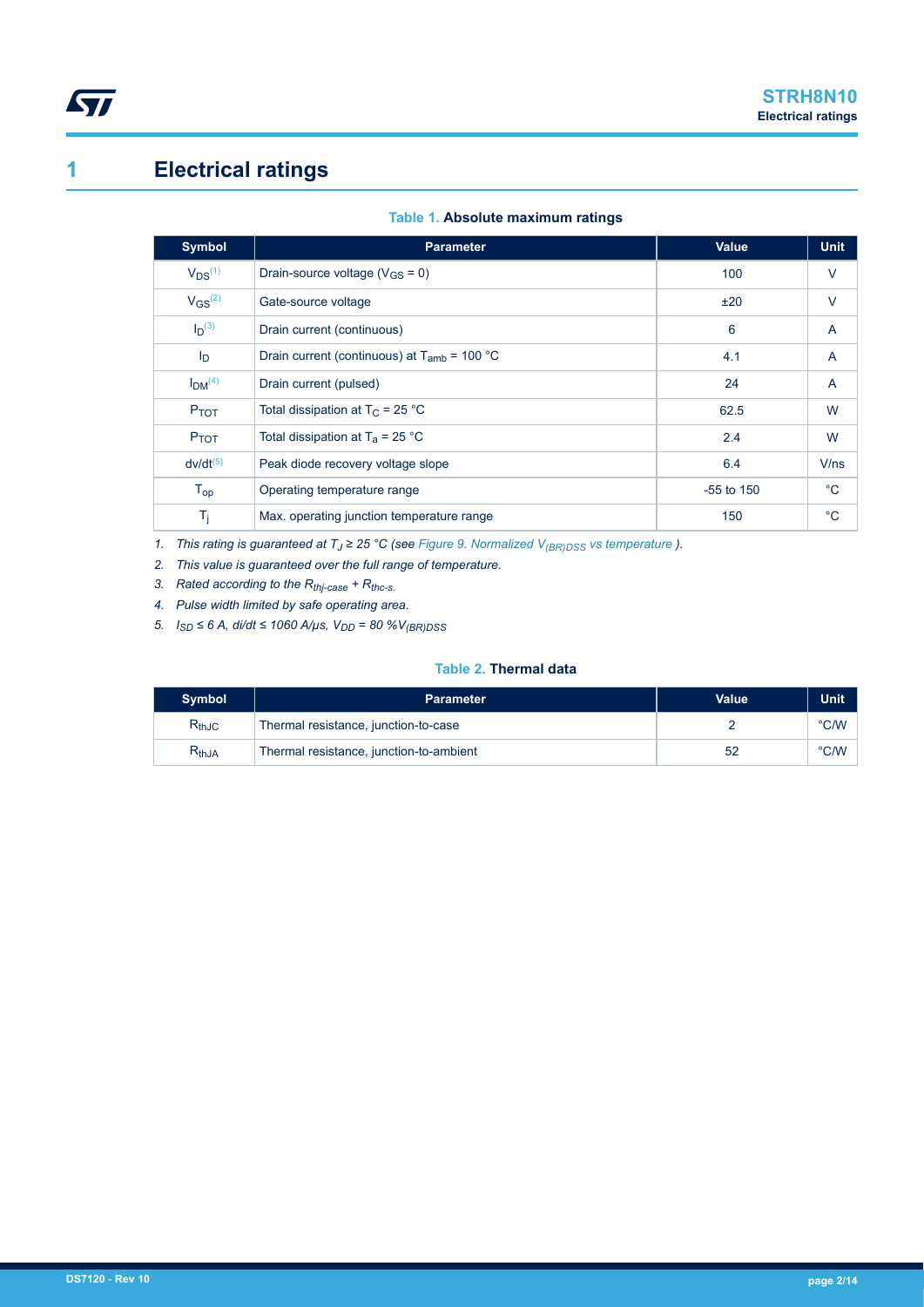# **2 Avalanche data**

| Table 3. Avalanche data |  |  |  |
|-------------------------|--|--|--|
|                         |  |  |  |

| Symbol         | <b>Parameter</b>                                                                                                               | <b>Value</b> | <b>Unit</b>  |
|----------------|--------------------------------------------------------------------------------------------------------------------------------|--------------|--------------|
| $I_{AR}$       | Avalanche current, repetitive or not-repetitive<br>(pulse width limited by T <sub>i</sub> max.)                                | 4            | $\mathsf{A}$ |
| $E_{AS}^{(1)}$ | Single pulse avalanche energy<br>(starting T <sub>i</sub> = 25 °C, $I_D = I_{AR}$ , $V_{DD} = 50$ V)                           | 457          | mJ           |
| $E_{AS}$       | Single pulse avalanche energy<br>(starting T <sub>i</sub> = 110 °C, I <sub>D</sub> = I <sub>AR</sub> , V <sub>DD</sub> = 50 V) | 134          |              |
| $E_{AR}$       | Repetitive avalanche<br>$(V_{DD} = 50 V, I_{AR} = 4 A, f = 100 KHz,$<br>$T_1$ = 25 °C, duty cycle = 10 %)                      | 4.3          |              |
|                | Repetitive avalanche<br>$(V_{DD} = 50 V, I_{AR} = 4 A, f = 100 KHz,$<br>$T_1$ = 110 °C, duty cycle = 10 %)                     | 1.4          | mJ           |

*1. Maximum rating value.*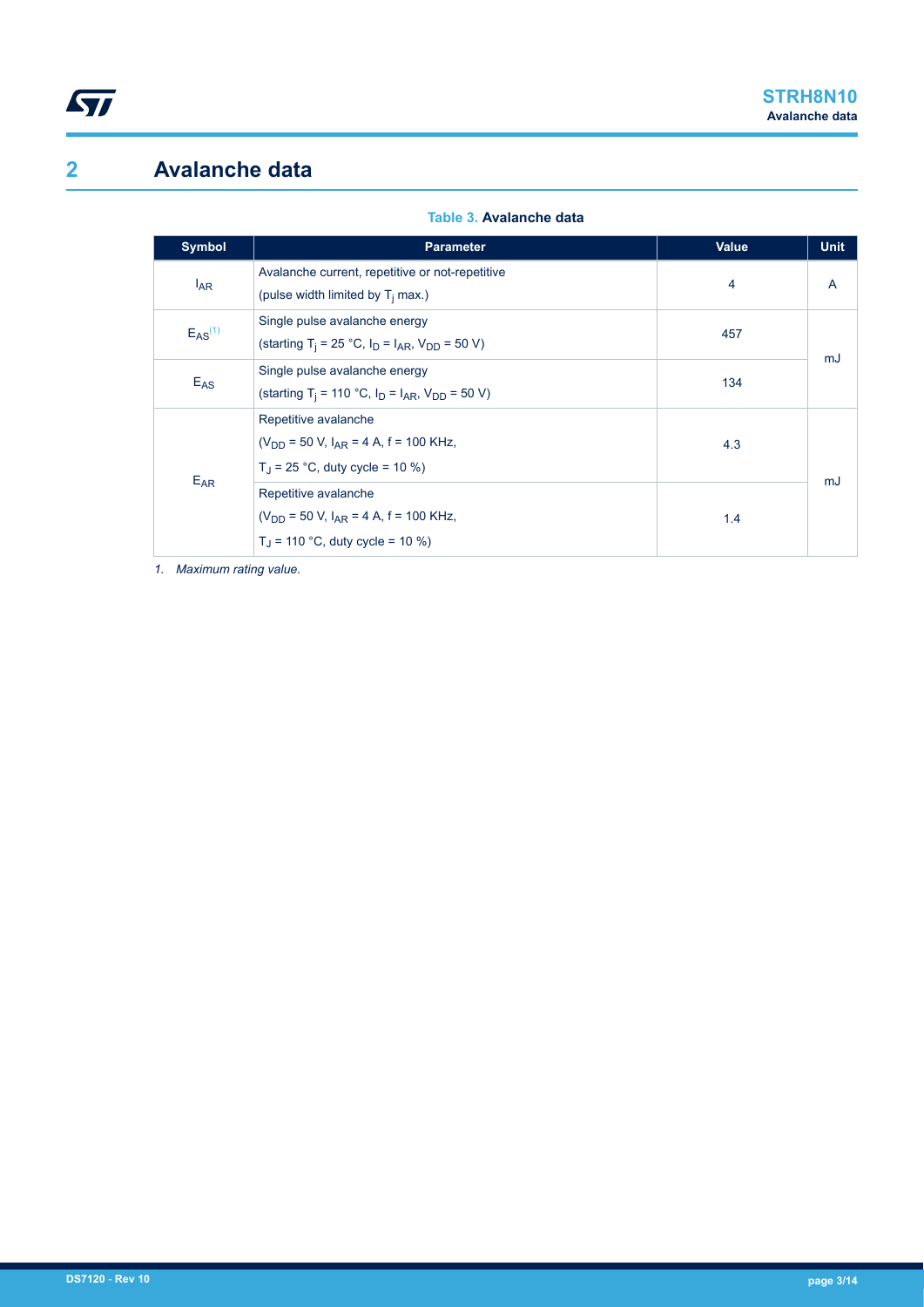<span id="page-3-0"></span>

# **3 Electrical characteristics**

| <b>Symbol</b>           | <b>Parameter</b>                                  | <b>Test conditions</b>                                                                        | Min.           | Max.            | <b>Unit</b> |
|-------------------------|---------------------------------------------------|-----------------------------------------------------------------------------------------------|----------------|-----------------|-------------|
|                         |                                                   | 100 % $V_{(BR)DSS}$                                                                           |                | $\mathbf{1}$    | mA          |
| $I_{\text{DSS}}$        | Zero gate voltage drain current<br>$(V_{GS} = 0)$ | 80 % V <sub>(BR)DSS</sub>                                                                     |                | 10 <sup>°</sup> | μA          |
|                         |                                                   | 80 % $V_{(BR)DSS}$ , T <sub>C</sub> = 125 °C                                                  |                | 100             | μA          |
|                         |                                                   | $V_{GS}$ = 20 V                                                                               |                | 100             |             |
|                         | Gate body leakage current,                        | $V_{GS}$ = -20 V                                                                              | $-100$         |                 | nA          |
| <b>I</b> GSS            | $(V_{DS} = 0)$                                    | $V_{GS}$ = 20 V, T <sub>C</sub> = 125 °C                                                      |                | 200             |             |
|                         |                                                   | $V_{GS}$ = -20 V, T <sub>C</sub> = 125 °C                                                     | $-200$         |                 |             |
|                         |                                                   | $V_{DS} = V_{GS}$ , $I_D = 1$ mA                                                              | 2              | 4.5             |             |
| $V_{GS(th)}$            | Gate threshold voltage                            | $V_{DS}$ = $V_{GS}$ , $I_D$ = 1 mA, T <sub>C</sub> = 125 °C                                   | 1.5            | 3.7             | V           |
|                         |                                                   | $V_{DS}$ = $V_{GS}$ , $I_D$ = 1 mA, T <sub>C</sub> = -55 °C                                   | 2.1            | 5.5             |             |
|                         |                                                   | $V_{GS}$ = 12 V, $I_D$ = 4 A                                                                  |                | 0.3             |             |
| $R_{DS(on)}$            | Static drain-source on resistance                 | $V_{GS}$ = 12 V, I <sub>D</sub> = 4 A, T <sub>a</sub> = 125 °C                                |                | 0.72            | Ω           |
| $C_{iss}$               | Input capacitance                                 |                                                                                               | 527            | 791             | рF          |
| $C_{\rm 0SS}$ (1)       | Output capacitance                                | $V_{DS}$ = 25 V, f = 1 MHz, $V_{GS}$ = 0 V                                                    | 76             | 114             | рF          |
| C <sub>rss</sub>        | Reverse transfer capacitance                      |                                                                                               | 31             | 47              | pF          |
| $Q_q$                   | Total gate charge                                 |                                                                                               | 15             | 22              | nC          |
| $Q_{gs}$                | Gate-to-source charge                             | $V_{DD}$ = 50 V, $I_D$ = 4 A, $V_{GS}$ = 12 V                                                 | 2.5            | 4.5             | nC          |
| $Q_{gd}$                | Gate-to-drain ("Miller") charge                   |                                                                                               | 4.3            | 6.5             | nC          |
| $t_{d(on)}$             | Turn-on delay time                                |                                                                                               | 5              | 10 <sup>°</sup> |             |
| $t_{\sf r}$             | <b>Rise time</b>                                  |                                                                                               | $\overline{2}$ | 9               |             |
| $t_{d(Off)}$            | Turn-off delay time                               | $V_{DD}$ = 50 V, I <sub>D</sub> = 4 A, R <sub>G</sub> = 4.7 $\Omega$ , V <sub>GS</sub> = 12 V | 13             | 30              | ns          |
| $t_{\rm f}$             | Fall time                                         |                                                                                               |                | 7.5             |             |
| <b>I</b> <sub>SD</sub>  | Source-drain current                              |                                                                                               |                | 6               | A           |
| $I_{SDM}^{(2)}$         | Source-drain current (pulsed)                     |                                                                                               |                | 24              | A           |
|                         |                                                   | $I_{SD}$ = 8 A, $V_{GS}$ = 0 V                                                                |                | 1.5             |             |
| $V_{SD}$                | Diode forward voltage                             | $I_{SD}$ = 8 A, $V_{GS}$ = 0 V, T <sub>a</sub> = 125 °C                                       |                | 1.275           | $\vee$      |
| $t_{rr}$ <sup>(1)</sup> | Reverse recovery time                             | $I_{SD}$ = 8 A, di/dt = 100 A/µs, V <sub>DD</sub> = 50 V, T <sub>i</sub> = 25 °C              | 196            | 294             |             |

### **Table 4. Electrical characteristics (Tamb = 25 °C unless otherwise specified)**

*1. Not tested in production, garanteed by process.*

*2. Pulse width limited by safe operating area.*

*3. Pulsed: pulse duration = 300 µs, duty cycle ≤ 1.5%*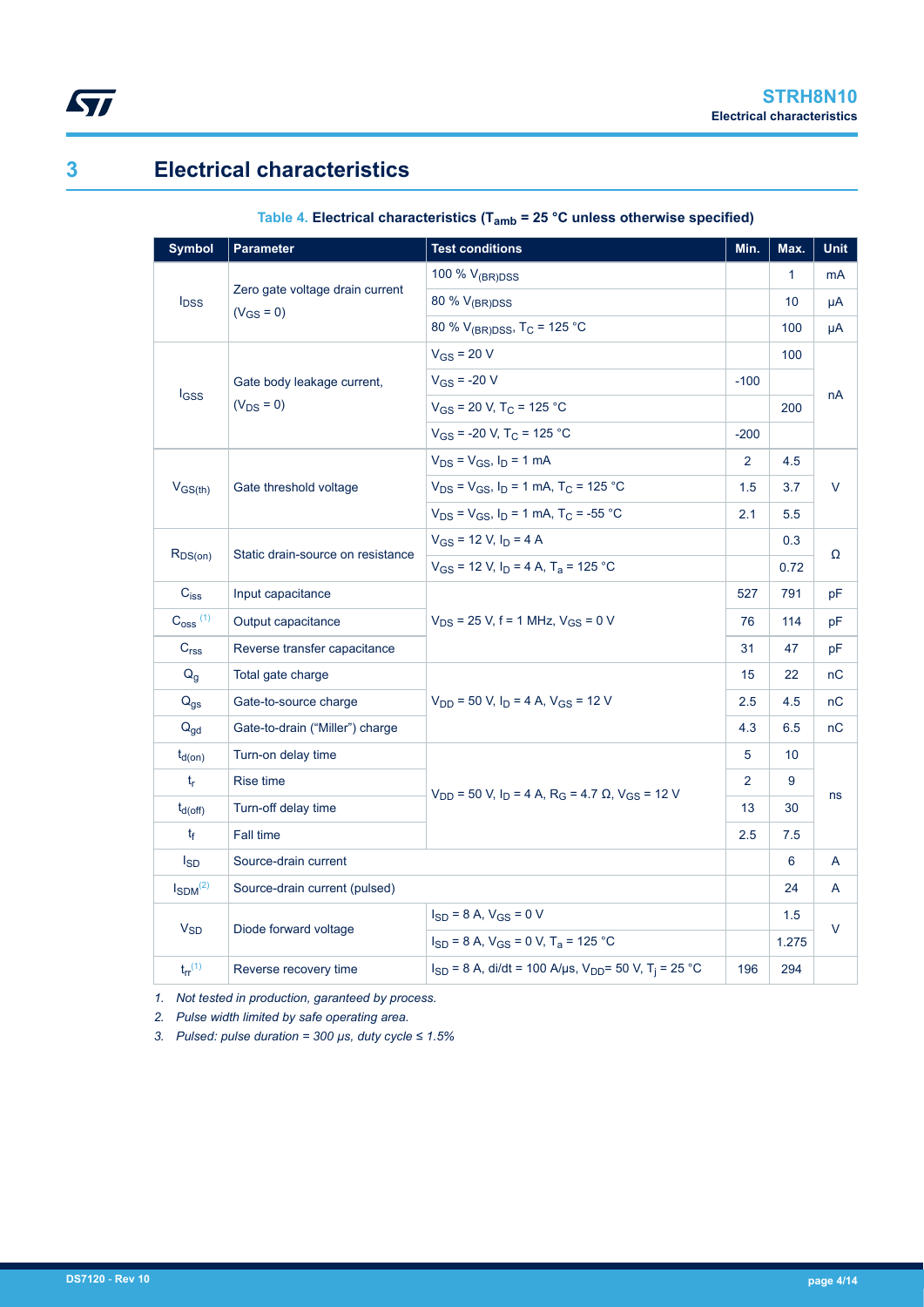

## **4 Radiation characteristics**

This products is guaranteed in radiation as per ESCC 5205/023 and ESCC 22900 specification at 50 krad. Each lot tested in radiation is accepted according to the characteristics as per Table 5.

### **4.1 Total dose radiation (TID) testing**

The bias with  $V_{GS}$  = + 15 V and  $V_{DS}$  = 0 V is applied during irradiation exposure.

The parameters listed in Table 5 are measured:

- **Before irradiation**
- After irradiation
- After 24 hrs at room temperature
- after 168 hrs at 100 °C anneal

### **Table 5. Post-irradiation electrical characteristics (Tamb = 25 °C unless otherwise specified)**

| <b>Symbol</b>           | <b>Parameter</b>                                 | <b>Test conditions</b>           | Drift values $\Delta$ | <b>Unit</b> |
|-------------------------|--------------------------------------------------|----------------------------------|-----------------------|-------------|
| <b>I</b> <sub>DSS</sub> | Zero gate voltage drain current ( $V_{GS} = 0$ ) | 80 % $V_{(BR)DSS}$               | $+1$                  | μA          |
|                         | Gate body leakage current, $(V_{DS} = 0)$        | $V_{GS}$ = 20 V                  | 1.5                   | nA          |
| $_{\text{GSS}}$         |                                                  | $V_{GS}$ = -20 V                 | $-1.5$                |             |
| $V_{(BR)DSS}$           | Drain-to-source breakdown voltage                | $V_{GS} = 0$ V, $I_D = 1$ mA     | $-25%$                | v           |
| $V_{GS(th)}$            | Gate threshold voltage                           | $V_{DS} = V_{GS}$ , $I_D = 1$ mA | $-60\%$ / $+30\%$     | V           |
| $R_{DS(on)}$            | Static drain-source on resistance                | $V_{GS}$ = 10 V, $I_D$ = 4 A     | ±10%                  | Ω           |
| $V_{SD}$                | Diode forward voltage                            | $I_{SD} = 8 A$ , $V_{GS} = 0 V$  | ±2%                   | V           |

*1. Pulsed: pulse duration = 300 µs, duty cycle ≤ 1.5%*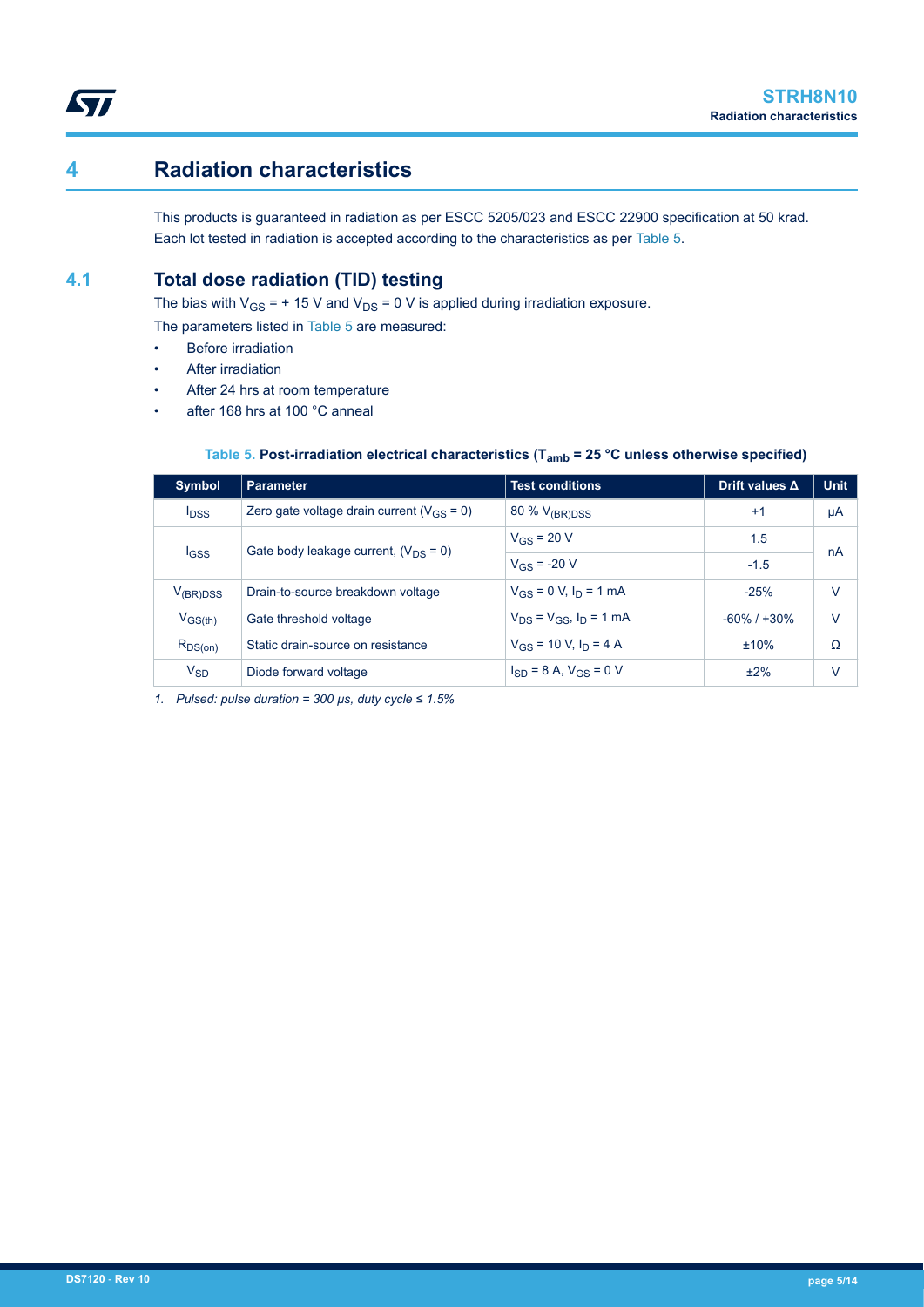### **4.2 Single event effect RBSOA**

The STRH8N10 is extremely resistant to heavy ions exposure as per MIL-STD-750E, test method 1080, bias circuit of Figure 2.

SEB and SEGR tests are performed with a fluence of 3e+5 ions/cm² with the following acceptance criteria:

- SEB test: drain voltage checked, trigger level is set to VDS = 5 V. Stop condition: as soon as a SEB occurs or if the fluence reaches 3e+5 ions/cm².
- SEGR test: the gate current is monitored every 200 ms. A gate stress is performed before and after irradiation. Stop condition: as soon as the gate current reaches 100 nA (during irradiation or during PIGS test) or if the fluence reaches 3e+5 ions/cm².

### **Table 6. Single event effect (SEE), reverse biased safe operating area (RBSOA)**

| lon | Let (Mev/(mg/cm <sup>2</sup> ) | <b>Energy</b><br>(MeV) | Range<br>$(\mu m)$ |
|-----|--------------------------------|------------------------|--------------------|
| Kr  | 32                             | 768                    | 94                 |
| Xe  | 60                             | 1217                   | 89                 |

### **Figure 1. Single event effect, RBSOA**





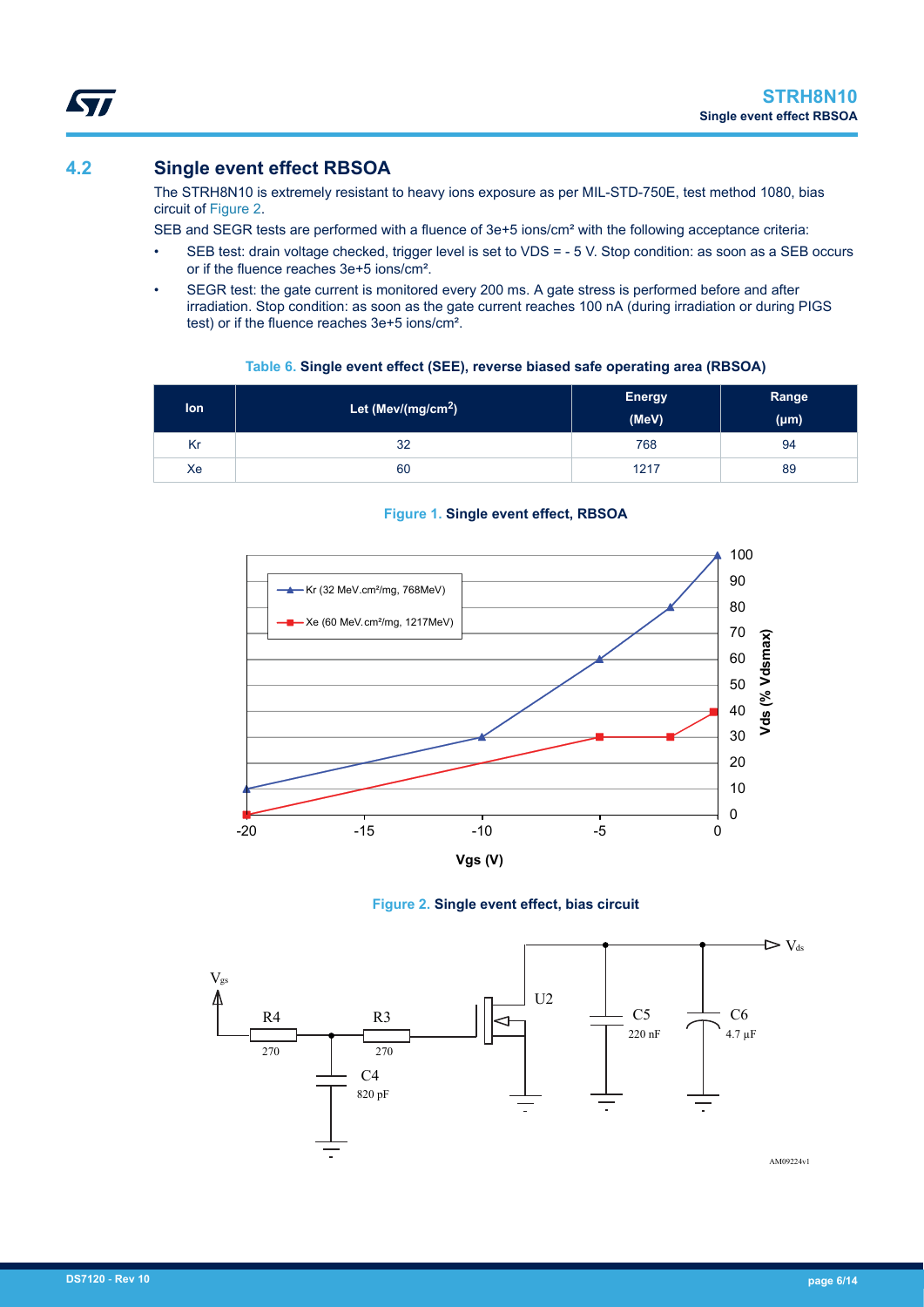

# **5 Electrical characteristics (curves)**



**Figure 5. Output characteristics** 15 ID 10 5 (A) 20 25  $VGS = 5 V$  $VGS = 6V$  $VGS = 7 V$ HV33200  $VGS = 10 V$ 



0 10 20

 $VDS(V)$ 



#### **Figure 6. Transfer characteristics**



**Figure 8. Capacitance variations**



 $\frac{0}{0}$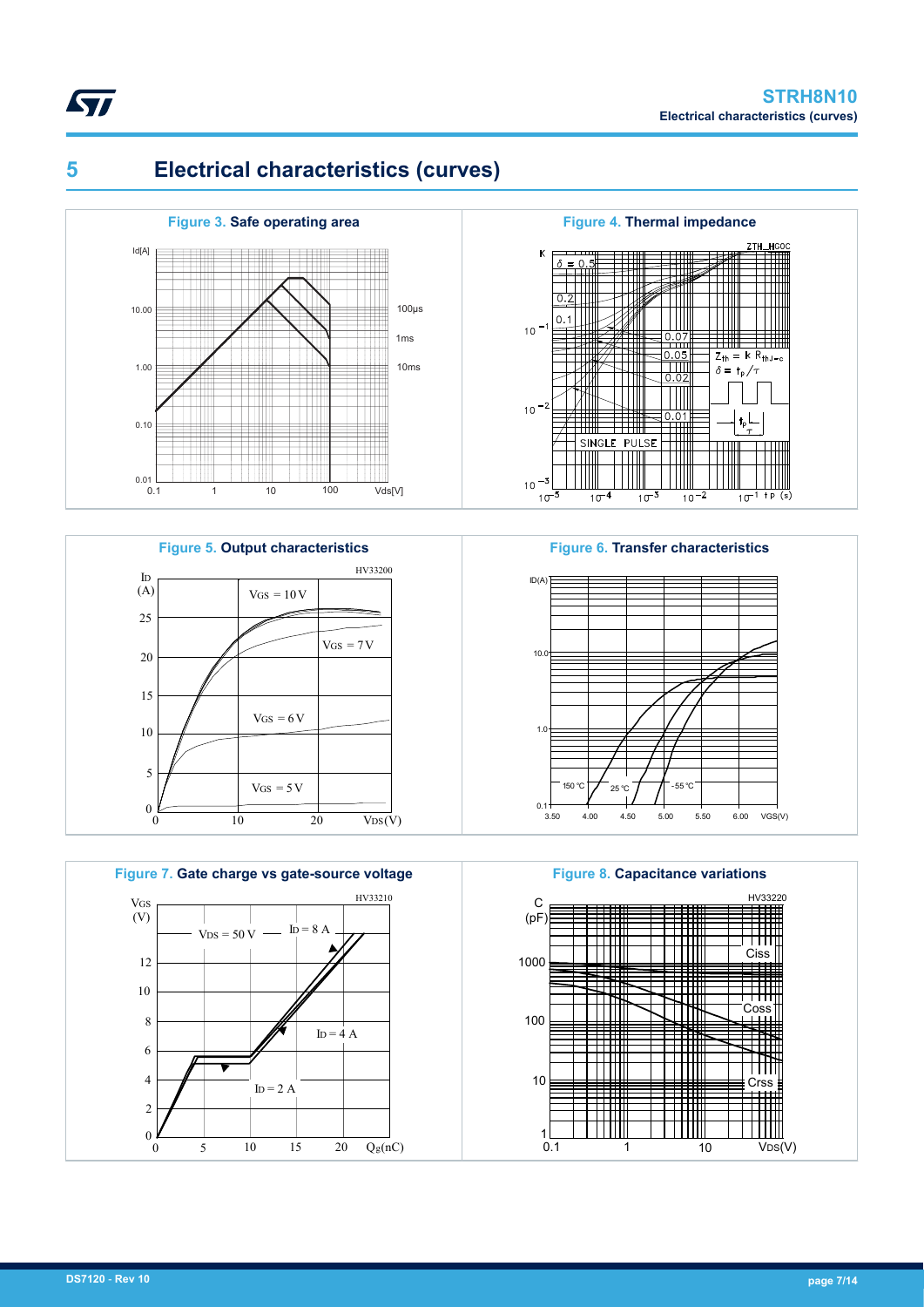

HV33230

 $\overline{TJ(C)}$ 

#### **Figure 9. Normalized V(BR)DSS vs temperature Figure 10. Static drain-source on-resistance**







#### **Figure 13. Source drain-diode forward characteristics**



<span id="page-7-0"></span>

V(BR)DSS

 $(norm)$ 

 $1.2$ 

 $1.1$ 

 $1.0$ 

 $0.9$ 

 $0.8$ 

 $-50$ 

 $V_{GS} = 0$ 

 $I_0 = 1 mA$ 

 $\mathbf 0$ 

 $\overline{50}$ 

 $100$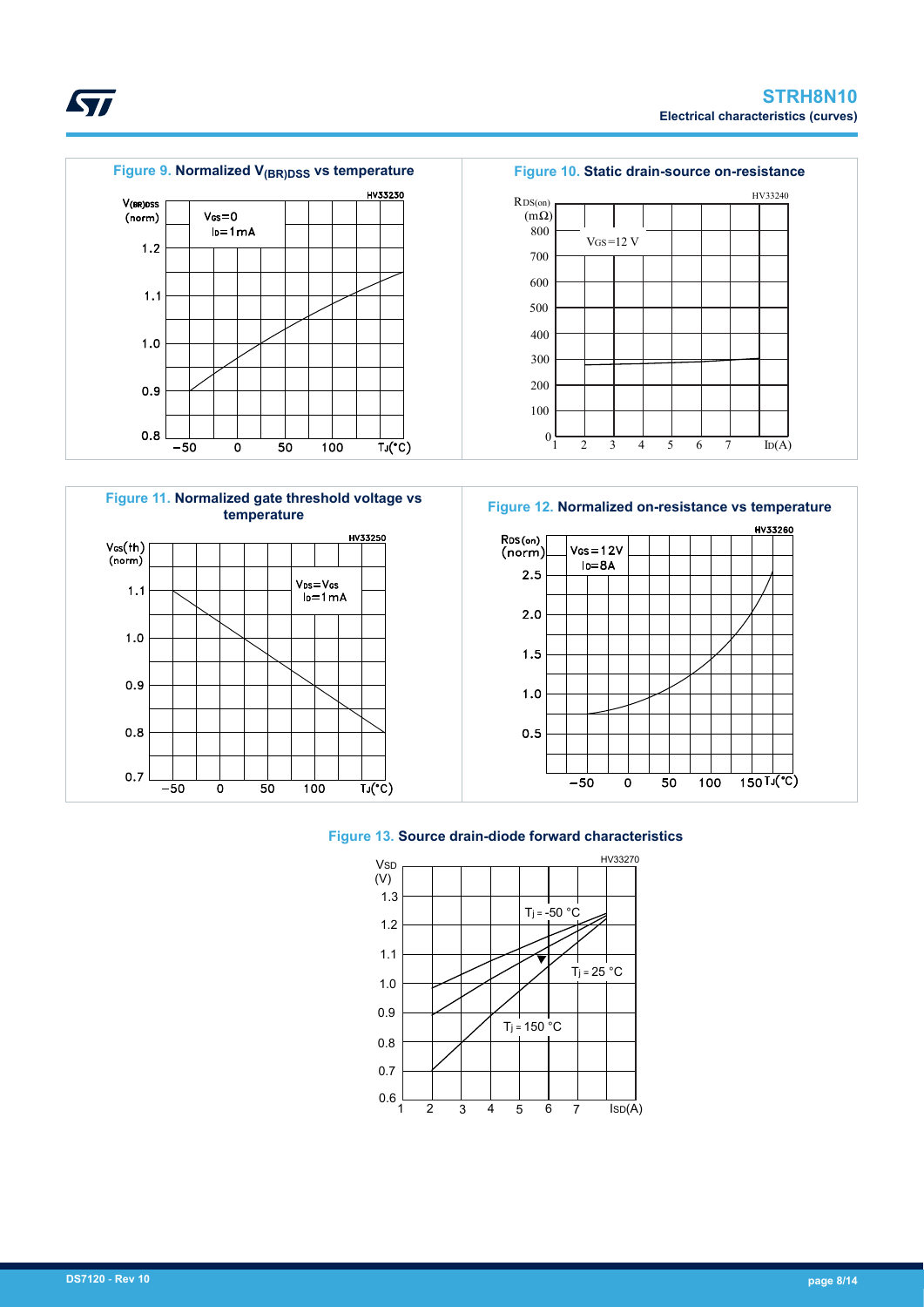# **6 Test circuits**

<span id="page-8-0"></span>ST

### **Figure 14. Switching times test circuit for resistive load**



#### *Note: Max driver VGS slope = 1 V/ns (no DUT)*

#### **Figure 15. Source drain diode waveform**

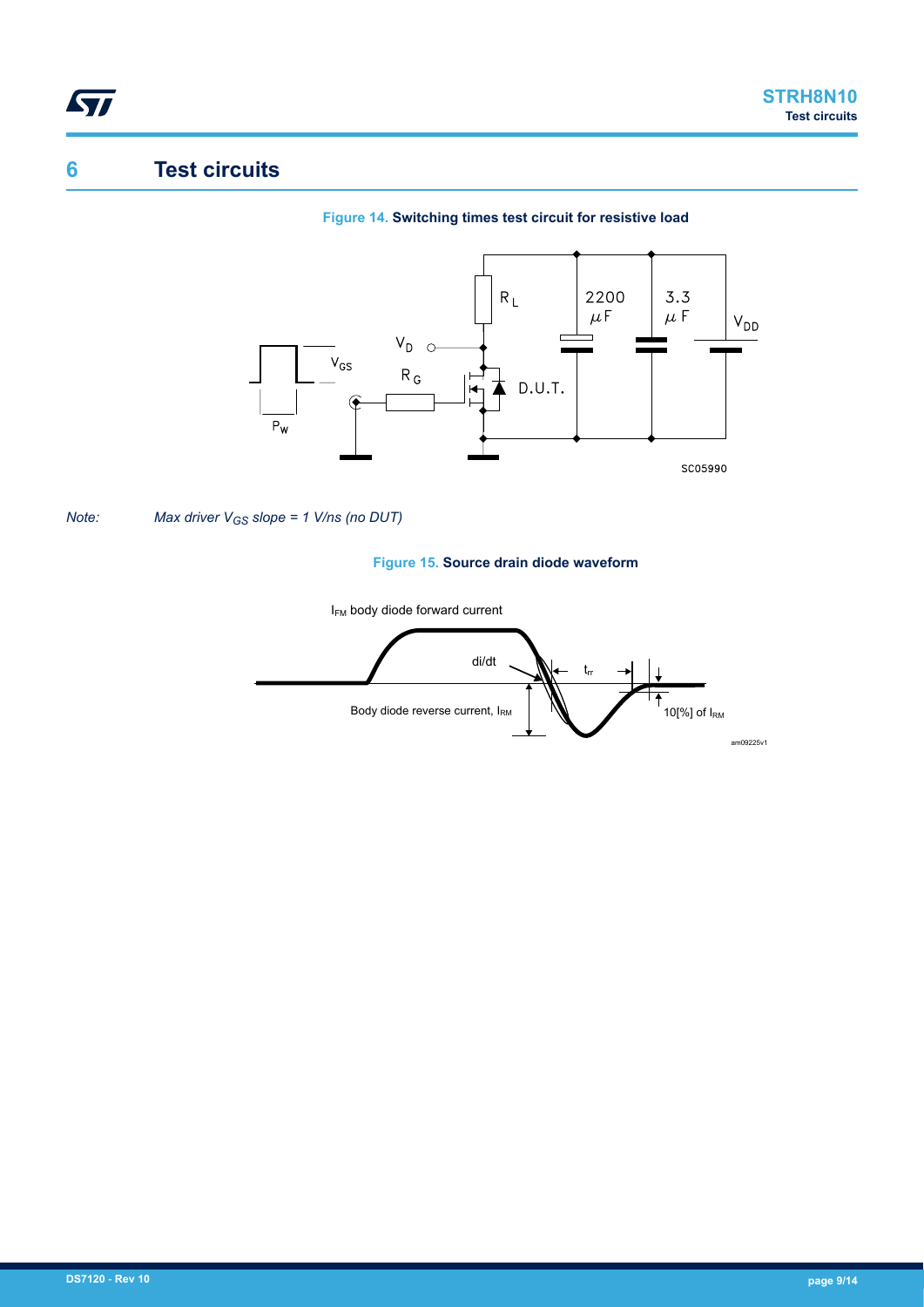ST

# **7 Package information**

In order to meet environmental requirements, ST offers these devices in different grades of [ECOPACK](https://www.st.com/ecopack) packages, depending on their level of environmental compliance. ECOPACK specifications, grade definitions and product status are available at: [www.st.com.](http://www.st.com) ECOPACK is an ST trademark.

### **7.1 SMD.5 package information**



#### **Figure 16. SMD.5 package outline**

#### **Table 7. SMD.5 package mechanical data**

| Dim.           | mm    |       |       |  |  |
|----------------|-------|-------|-------|--|--|
|                | Min.  | Typ.  | Max.  |  |  |
| $\mathsf{A}$   | 2.84  |       | 3.30  |  |  |
| A <sub>1</sub> | 0.25  | 0.38  | 0.51  |  |  |
| $\mathsf b$    | 7.13  | 7.26  | 7.39  |  |  |
| b <sub>1</sub> | 5.58  | 5.72  | 5.84  |  |  |
| b2             | 2.28  | 2.41  | 2.54  |  |  |
| b3             | 2.92  | 3.05  | 3.18  |  |  |
| D              | 10.03 | 10.16 | 10.28 |  |  |
| D <sub>1</sub> | 0.76  |       |       |  |  |
| Е              | 7.39  | 7.52  | 7.64  |  |  |
| $\mathbf e$    |       | 1.91  |       |  |  |

*Note: The lid is not connected to any pin.*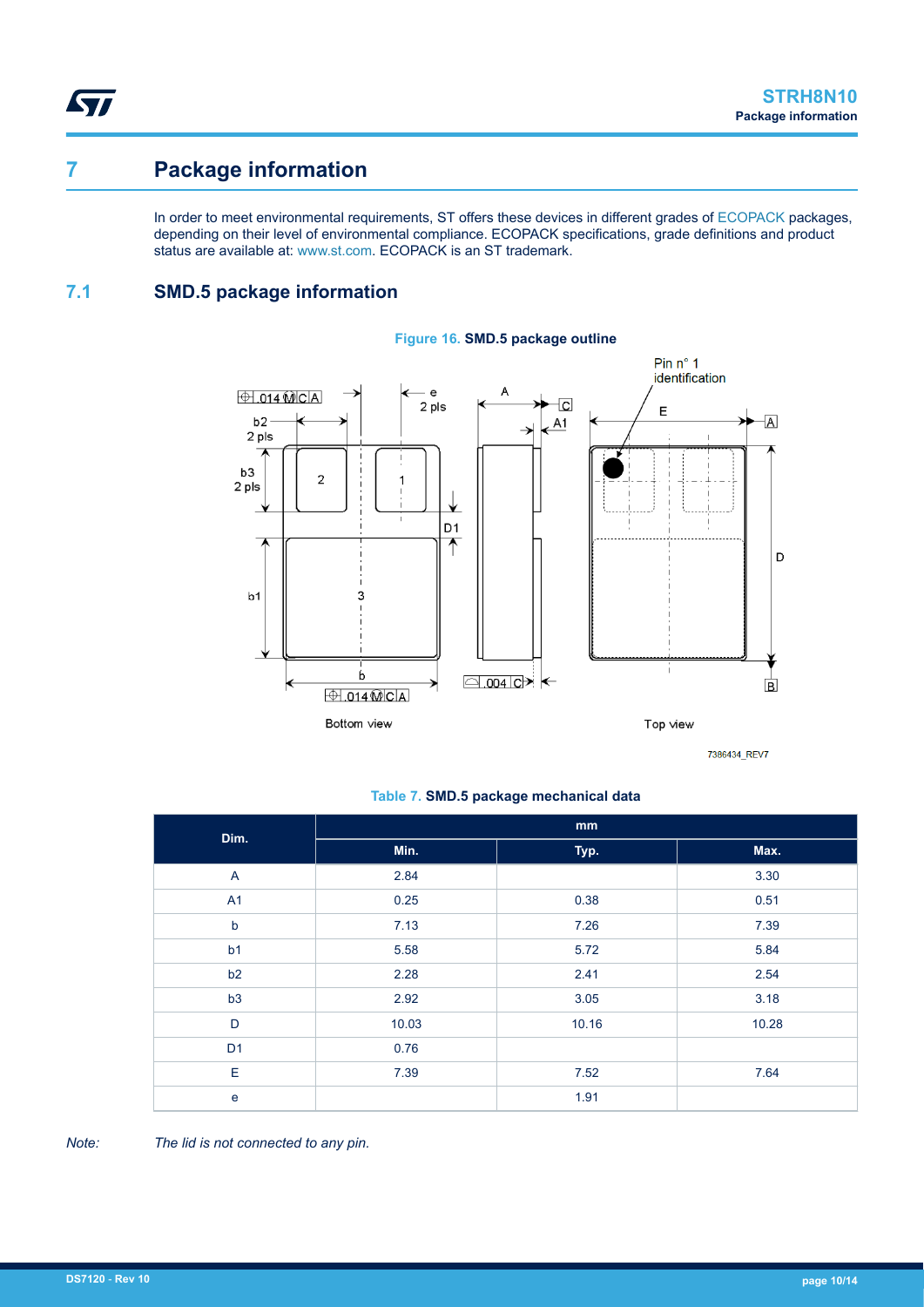# <span id="page-10-0"></span>**8 Order codes**

| Part number | <b>Agency</b><br>specification | Quality<br>level     | <b>Radiation</b><br>level | Package   Weight |     | Lead<br>finish | Marking $(1)$ | Packing    |
|-------------|--------------------------------|----------------------|---------------------------|------------------|-----|----------------|---------------|------------|
| STRH8N10S1  | $\overline{\phantom{0}}$       | Engineering<br>model |                           |                  | 1 g | Gold           | STRH8N10S1    | Strip pack |
| STRH8N10SG  | 5205/023/01                    | <b>ESCC</b>          | SMD.5<br>50 krad          |                  |     |                | 520502301F    |            |
| STRH8N10ST  | 5205/023/02                    | flight               |                           |                  |     | Solder-dip     | 520502302F    |            |

**Table 8. Ordering information**

*1. Specific marking only. The full marking includes in addition: For the Engineering Models: ST logo, date code; country of origin (FR). For ESCC flight parts: STlogo, date code, country of origin (FR), ESA logo, serial number of the part within the assembly lot.*

Contact ST sales office for information about specific conditions for products in die form.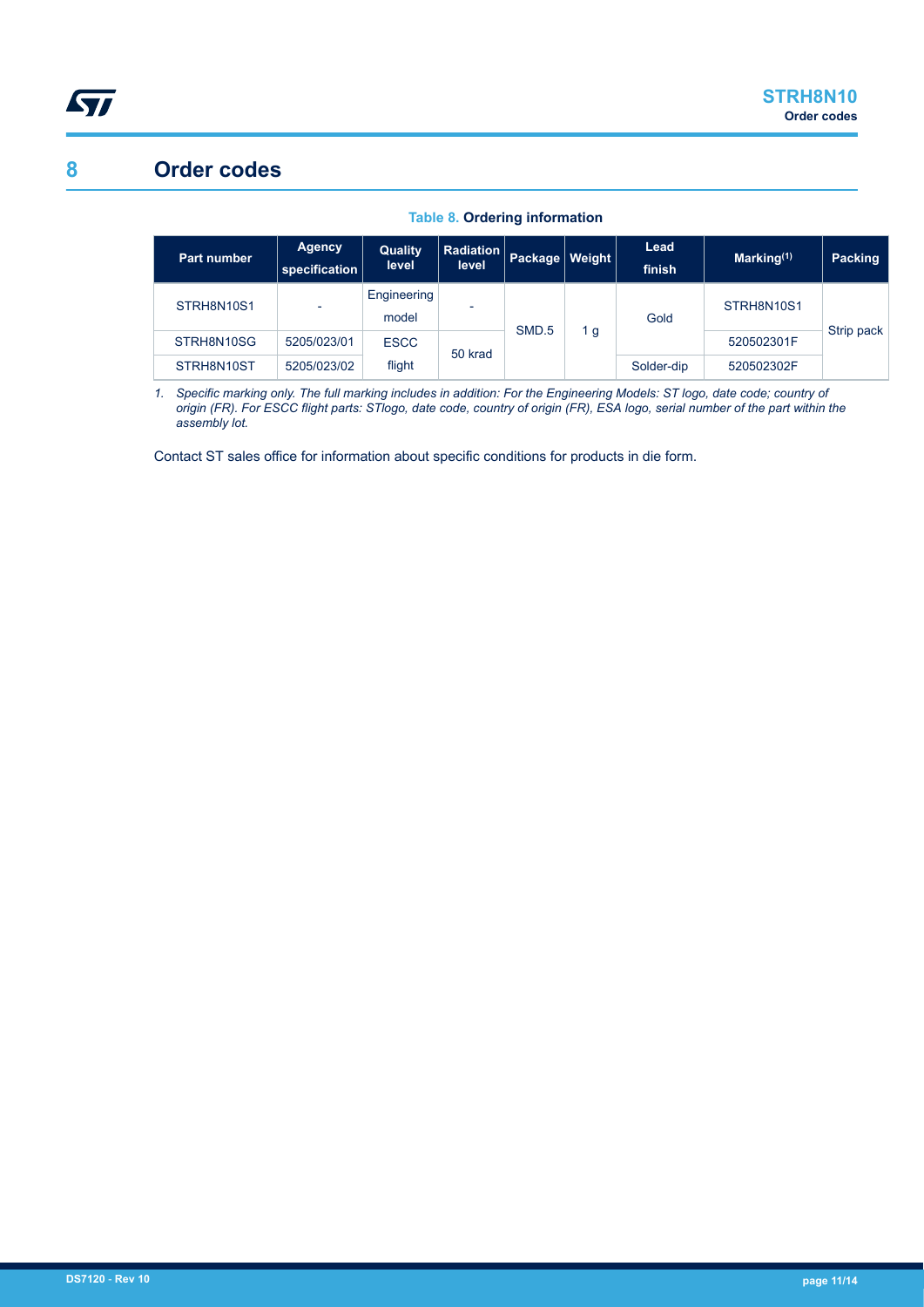<span id="page-11-0"></span>

# **9 Other information**

| <b>Screening type</b> | Date $code^{(1)}$ | <b>Radiation level</b> | <b>Documentation</b>                                                                                                                                            |  |
|-----------------------|-------------------|------------------------|-----------------------------------------------------------------------------------------------------------------------------------------------------------------|--|
| Engineering model     | 3yywwN            |                        | Certificate of conformance                                                                                                                                      |  |
| Flight model          | <b>vywwN</b>      | 50 krad                | Certificate of conformance<br>ESCC qualification maintenance lot reference<br>Radiation verification test (RVT) report at 10 /<br>20/30/50 krad at 0.1 rad / s. |  |

**Table 9. Traceability and documentation**

*1. yy = year, ww = week number, N = lot index in the week.*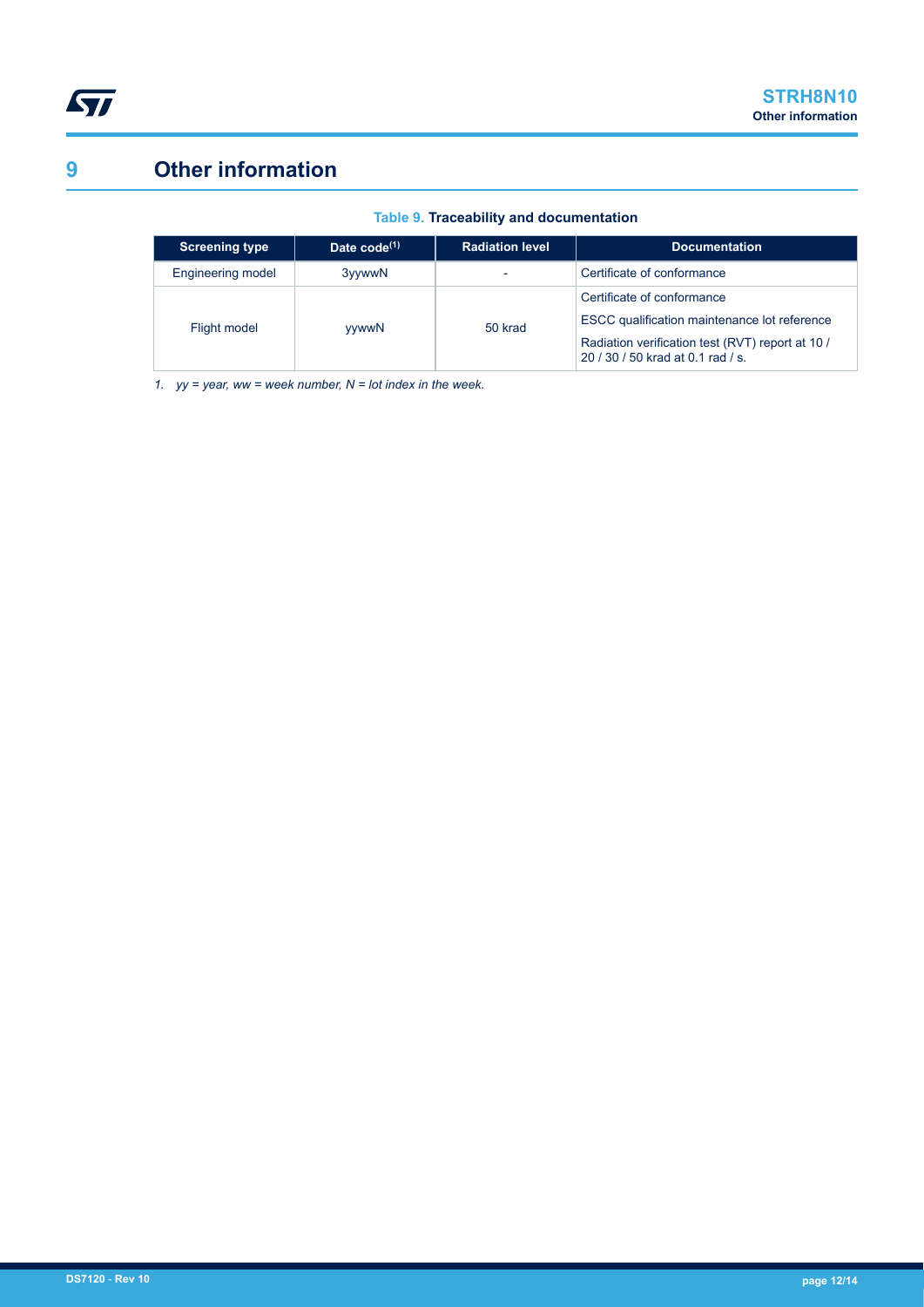# **Revision history**

### **Table 10. Document revision history**

| <b>Date</b>      | <b>Revision</b> | <b>Changes</b>                                                                                                                                   |  |  |
|------------------|-----------------|--------------------------------------------------------------------------------------------------------------------------------------------------|--|--|
| 20-May-2011      | 1               | First release.                                                                                                                                   |  |  |
| 09-Nov-2011      | $\overline{2}$  | Updated dynamic values on Table 6: Dynamic, Table 7: Switching times.                                                                            |  |  |
| 3<br>03-Jun-2013 |                 | Added new package and mechanical data: SMD.5<br>Removed TO-39 package.                                                                           |  |  |
| 16-Dec-2013<br>4 |                 | <b>Updated Description</b><br>Minor text changes                                                                                                 |  |  |
| 09-Apr-2014      | 5               | Document status promoted from preliminary data to production data<br>Modified: Figure 2.<br>Minor text changes.                                  |  |  |
| 26-May-2014      | 6               | Updated Figure 1.                                                                                                                                |  |  |
| 04-Mar-2016<br>7 |                 | Updated: Features, Table 5, Table 6, Table 9, Table 10, Table 11 and Table 15.<br>Updated Section 6: Package information.<br>Minor text changes. |  |  |
| 10-Feb-2017      | 8               | Updated Table 6: Dynamic and Table 8: Source drain diode.                                                                                        |  |  |
| 9<br>04-Oct-2021 |                 | Updated Description.<br>Minor text changes.                                                                                                      |  |  |
| 19-May-2022      | 10              | Updated Table 4, Figure 15 and Section 9 Other information.                                                                                      |  |  |